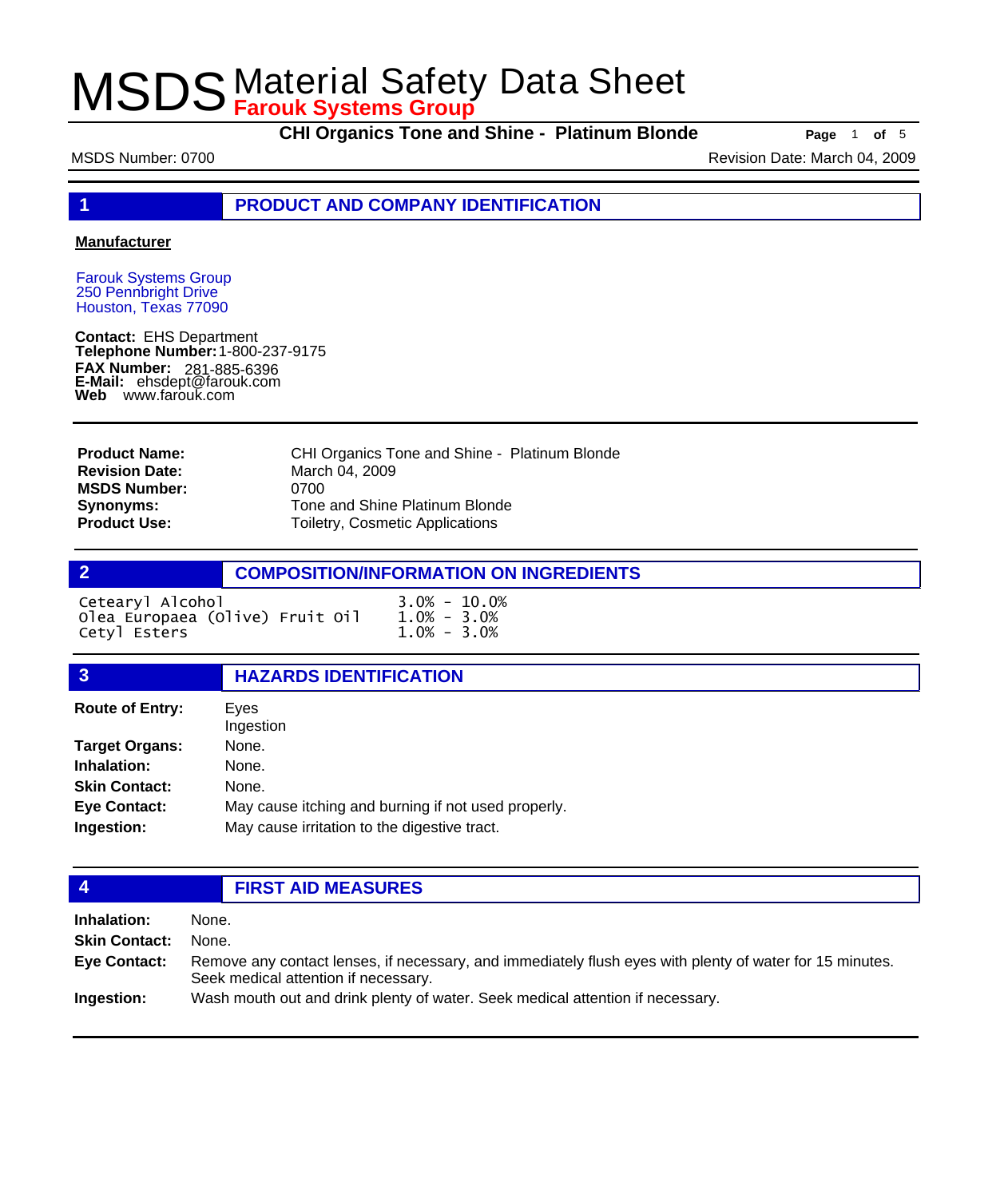**CHI Organics Tone and Shine - Platinum Blonde Page** <sup>2</sup> **of** <sup>5</sup>

MSDS Number: 0700 **Revision Date: March 04, 2009** Revision Date: March 04, 2009

**5 FIRE FIGHTING MEASURES**

FLASHPOINT AND METHOD: Not applicable FLAMMABLE LIQUIDS: None. AUTO IGNITION TEMP: None. FLAMMABLE CLASS: None. BURNING RATE OF SOLID:

Not available

GENERAL HAZARDS: Evacuate personnel downwind of fire to avoid inhalation of fumes and smoke. EXTINGUISHING METHODS: Chemical type foam, CO2(Carbon Dioxide), Dry Chemical, Water Fog

HAZARDOUS COMBUSTION PRODUCTS: None.

FIRE FIGHTING PROCEDURES: This product is not flammable.However, hazardous decomposition and combustion products may be formed in a fire situation. Cool exposed containers with water spray to prevent overheating.

FIRE FIGHTING EQUIPMENT: Respiratory and eye protection are required for fire fighting personnel. Full protective equipment (Bunker Gear) and self contained breathing apparatus (SCBA) should be used for all indoor fires and significant outdoor fires. For small outdoor fires, which may be easily extinguished with a portable fire extinguisher, use of a SCBA may not be needed.

# **6 ACCIDENTAL RELEASE MEASURES**

SMALL SPILL: When a spill occurs, use absorbent material on the substance. Dispose of the material according to all local, state and federal regulations. Always use an absorbent material when cleaning up a spill.

ENVIRONMENTAL PRECAUTIONS: Avoid run-off or release into sewers, stormdrains and waterways.

GENERAL PRECAUTIONS: Remove containers away from flammable materials.

#### *HANDLING AND STORAGE* Use appropriate personal protective equipment as specified in Section 8. Handle in a manner consistent with good household/personal techniques and practices. **Handling Precautions:** Keep containers/bottles securely sealed when not in use. Store in cool/dry conditions that do not exceed room temperature. Try to store product in temperatures between 40°F to 90° F. **Storage Requirements:**

## **8 EXPOSURE CONTROLS/PERSONAL PROTECTION**

| <b>Engineering Controls:</b>      | These recommendations provide general guideance for handling this product safely. Because<br>specific use conditions may vary, safety procedures should be developed for each specific<br>application of this product. When developing procedures, always consider potential waste,<br>disposal and personal safety issues. |
|-----------------------------------|-----------------------------------------------------------------------------------------------------------------------------------------------------------------------------------------------------------------------------------------------------------------------------------------------------------------------------|
| <b>Protective Equipment:</b>      | EYES AND FACE: For reasonable foreseeable uses of this product, eye and face protection<br>is not required.<br>SKIN: For reasonable foreseeable uses of this product, skin protection is not required.<br>RESPIRATORY: For reasonable foreseeable uses of this product, respiratory protection is not<br>required.          |
| <b>Exposure Guidelines/Other:</b> | EXPOSURE GUIDELINES: Overexposure is unlikely. Since all parameters cannot be foreseen, the use of engineering controls to reduce<br>exposure may be necessary.                                                                                                                                                             |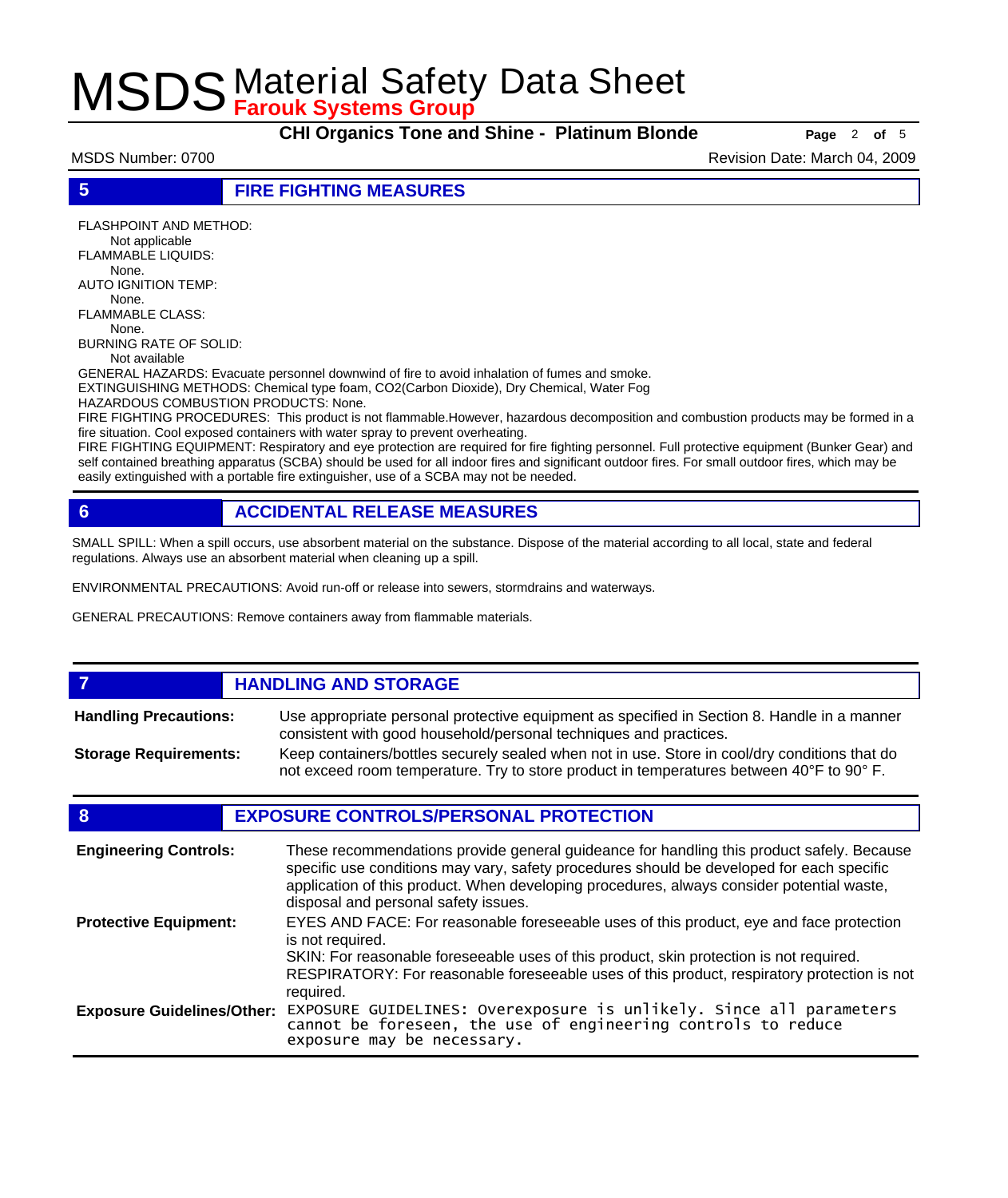**CHI Organics Tone and Shine - Platinum Blonde Page** <sup>3</sup> **of** <sup>5</sup>

MSDS Number: 0700 **Revision Date: March 04, 2009** Revision Date: March 04, 2009

### **9 PHYSICAL AND CHEMICAL PROPERTIES**

**Appearance:** Light blue cream **Physical State:** Creme **Odor:** Lemongrass fragrance **pH:** 3.0 - 4.0 **Vapor Pressure:** N/A **Vapor Density:** N/A

**Boiling Point:** N/A **Freezing/Melting Pt.:** Not available **Solubility:** Dispersable in water **Spec Grav./Density:** N/A

**Viscosity:** 2400 - 4000 cps

| 10                                            | <b>STABILITY AND REACTIVITY</b>           |  |
|-----------------------------------------------|-------------------------------------------|--|
| <b>Stability:</b>                             | YES.                                      |  |
| <b>Conditions to avoid:</b>                   | Extreme temperatures.                     |  |
| Materials to avoid (incompatability):         | Keep away from strong oxidizing material. |  |
| Hazardous Decomposition products: None known. |                                           |  |
| <b>Hazardous Polymerization:</b>              | Will Not Occur.                           |  |
|                                               |                                           |  |

## **11 TOXICOLOGICAL INFORMATION**

ACUTE:

DERMAL LD50: Not available. ORAL LD50: Not available. INHALATION LC50: Not available. EYE EFFECTS: This product may cause irritation to eyes if not used under normal conditions. TARGET ORGANS: NONE. SENSITIZATIONS: Not available. CARCINOGENICITY: IARC: Listed by IARC - No. NTP: Listed by NTP - No. OSHA: Listed by OSHA - No.

MUTAGENICITY: Not available. REPRODUCTIVE EFFECTS: None. TERATOGENIC EFFECTS: Not available.

## **12 ECOLOGICAL INFORMATION**

ENVIRONMENTAL DATA: Not available. ECOTOXICOLOGICAL INFO: Not available. DISTRIBUTION: Not available. CHEMICAL FATE INFO: Not available.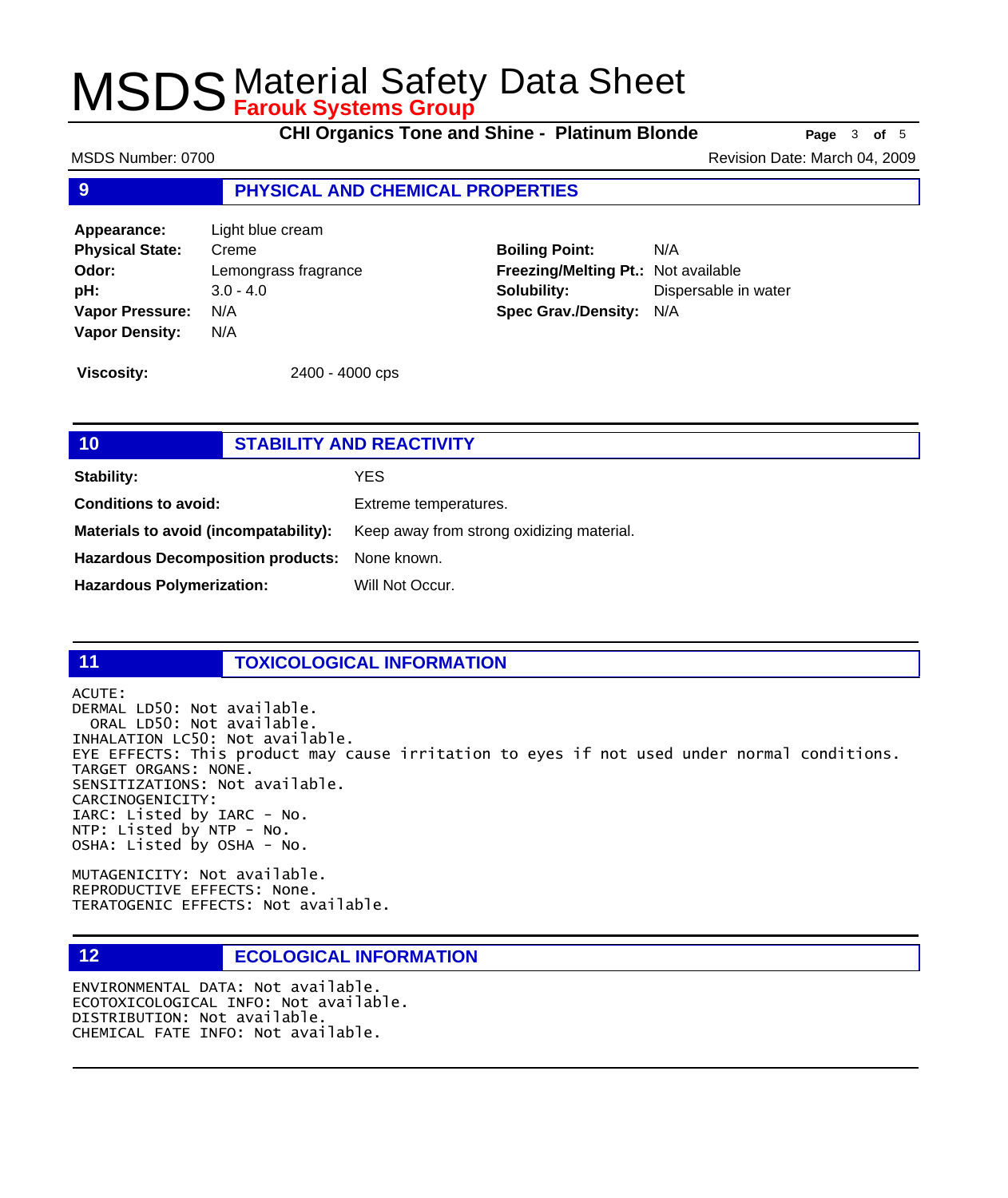**CHI Organics Tone and Shine - Platinum Blonde Page** <sup>4</sup> **of** <sup>5</sup>

MSDS Number: 0700 **Revision Date: March 04, 2009** Revision Date: March 04, 2009

#### **13 DISPOSAL CONSIDERATIONS**

US EPA Waste Number and Descriptions:

DISPOSAL METHOD: Controlled release of diluted product into a biological wastewater treatment plant. COMPONENT WASTE NUMBER: No EPA Waste Numbers are applicable for this product's components. DISPOSAL INSTRUCTIONS: Dispose of waste material according to local, state and federal rules and regulations.

**14 TRANSPORT INFORMATION**

This product is not regulated as a hazardous material by the United States (DOT) or Canadian (TDG) transportation regulations.

DOT CLASSIFICATION: Shipping Name: CHI Organics Tone and Shine Platinum Blonde. Class: None. Non-regulated, non-hazardous

IMDG CLASSIFICATION: Shipping Name: CHI Organics Tone and Shine Platinum Blonde. Class: None. Non-regulated, non-hazardous

IATA CLASSIFICATION: Shipping Name: CHI Organics Tone and Shine Platinum Blonde. Class: None. Non-regulated, non-hazardous

Outside the United States

1-800-424-9300 1-703-527-3887 CHEMTREC

**15 REGULATORY INFORMATION**

UNITED STATES: SARA TITLE III (Superfund Amendments and Reauthorization Act) 311/312 HAZARD CATEGORIES Fire: No. Pressure Generating: No. Reactivity: No. Acute: No. 313 REPORTABLE INGREDIENTS: Not applicable.

TITLE III NOTES: None. CERCLA(Comprehensive Response, Compensation, and Liability Act) CERCLA RQ: None. TSCA(Toxic Substance Release Act) TSCA REGULATORY: All ingredients are listed in the TSCA Inventory.

CANADA: WHMIS(WORKER HAZARDOUS MATERIAL INFORMATION SYSTEM) This product is WHMIS controlled. CANADIAN INGREDIENT DISCLOSURE LIST: Propylene Glycol and Hexylene Glycol. CANADIAN ENVIRONMENTAL PROTECTION ACT: All intentional ingredients are listed on the DSL(Domestic Substance List).

EUROPEAN COMMUNITY: EU REGULATORY: All intentional ingredients are listed on the European's EINECS Inventory. STATE REGULATIONS: Not available. LOCAL REGULATIONS: Not available.